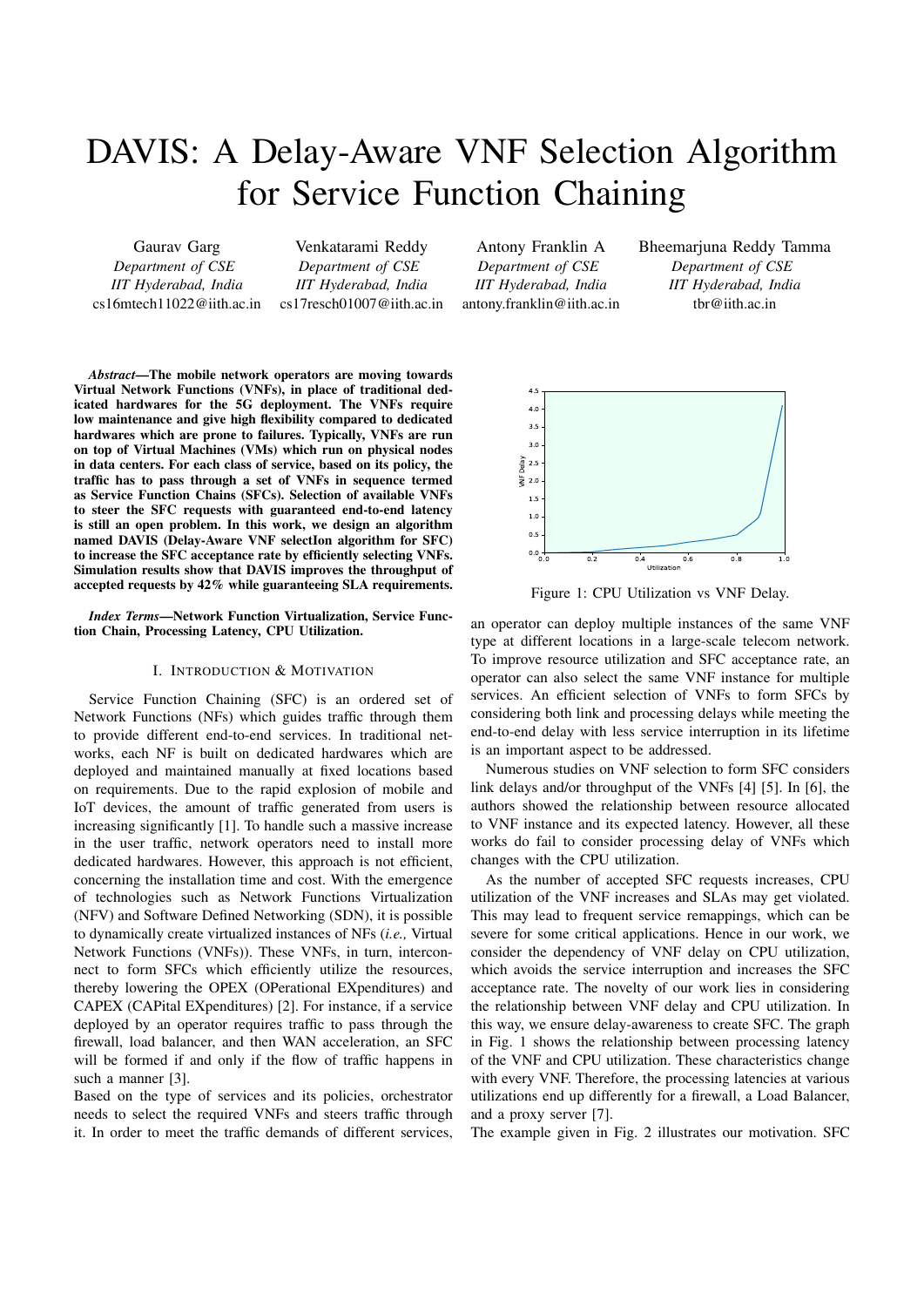

Figure 2: Working Example for SPA and DAVIS.

considered in this example needs to be processed by VNF A and VNF B in order to meet the end-to-end latency of 11 ms with the required bandwidth of 30 Mbps. In the network, two instances of VNF A and VNF B are deployed at different nodes. The available throughput of each VNF is given at each node. The transmission delay between VNFs is given at link and the format  $[u\%, d]$  at the node tells the processing delay d at the CPU utilization at  $u\%$  for that VNF. For example, A1  $[85\%, 3 \text{ ms}]$  tells that processing delay of A1, which is running at 85%, is 3 ms. Fig. 1(c) shows the Service Function Path (SFP) selected by using the shortest path SFC steering scheme, which prefers to choose the path with minimum end-to-end latency without considering processing delay of VNFs. We call this base scheme as the SPA (Shortest Path Algorithm) scheme, which chooses the path  $S \rightarrow Al \rightarrow Bl$  $\rightarrow$  D with the end-to-end latency of 12 ms which exceeds the tolerable latency and hence the request will be rejected. The proposed approach DAVIS (explained in Section II) considers the processing delay also, chooses the path  $S \rightarrow A2 \rightarrow B2 \rightarrow$ D with the end-to-end latency of 11 ms and the request will be accepted.

The objective of this work is to provide an efficient approach for selecting VNFs while maximizing the SFC acceptance rate and the throughput of accepted requests leading to an increase



Figure 3: NSFNET Topology.

in provider's revenue.

#### II. ALGORITHM DESIGN

An instance of each type of VNF is assigned a static CPU utilization threshold. For the assigned threshold of VNF, the processing delay can be known from Fig. 1.  $[u\%, t]$  in Fig. 3 means that when the VNF's CPU utilization threshold is set to  $u\%$ , the maximum processing latency offered will be t ms. Based on the significant change in delay based on CPU utilization, instances have been assigned a certain threshold. By setting the CPU utilization threshold, we guarantee that the VNF will not accept any more SFC requests if the current utilization is equal to the threshold. By doing this, we assure that all the SFC requests passing through this VNF will never have processing latency more than t ms. For example,  $[60\%, 1 \text{ ms}]$  for node1 means that node1 stops accepting any requests after the utilization of the CPU reaches 60%, therefore, VNF delay of node1 will not exceed 1 ms at any

| <b>Algorithm 1 DAVIS Algorithm</b>                     |                                                                          |  |
|--------------------------------------------------------|--------------------------------------------------------------------------|--|
|                                                        | <b>Input</b> SFC request $R$ , Graph $G(V,E)$                            |  |
| <b>Output</b> Path <b>P</b> for each request $r \in R$ |                                                                          |  |
| 1: Set $Th = 0$                                        |                                                                          |  |
| 2: For each request $\mathbf{r} \in \mathbf{R}$        |                                                                          |  |
| 3:                                                     | $L =$ length of r                                                        |  |
| 4:                                                     | Convert G into an L-stage graph                                          |  |
| 5:                                                     | $\{f_1, f_2, , f_L\}$ $\leftarrow$ set of ordered VNFs in <b>r</b>       |  |
| 6:                                                     | $f_0 \leftarrow$ source, $f_{L+1} \leftarrow$ destination                |  |
| 7:                                                     | total_delay( $f_{L+1}$ ) = $\min_{f_L \in all \ nodes \ at \ level \ L}$ |  |
|                                                        | processing_delay( $(f_L)$ ) + link_delay( $(f_{L+1})$ , $(f_L)$ )        |  |
|                                                        | + total_delay( $f_L$ ))                                                  |  |
|                                                        |                                                                          |  |
| 8:                                                     | $lat \leftarrow$ total_delay( $f_{L+1}$ )                                |  |
| 9:                                                     | <b>if</b> lat $\leq$ tolerable latency                                   |  |
| 10:                                                    | Accept the request                                                       |  |
| 11:                                                    | $Th \leftarrow Th + bandwidth$                                           |  |
| 12:                                                    | Update the resources in the path                                         |  |
| else<br>13:                                            |                                                                          |  |
| 14:                                                    | Reject the request                                                       |  |
|                                                        |                                                                          |  |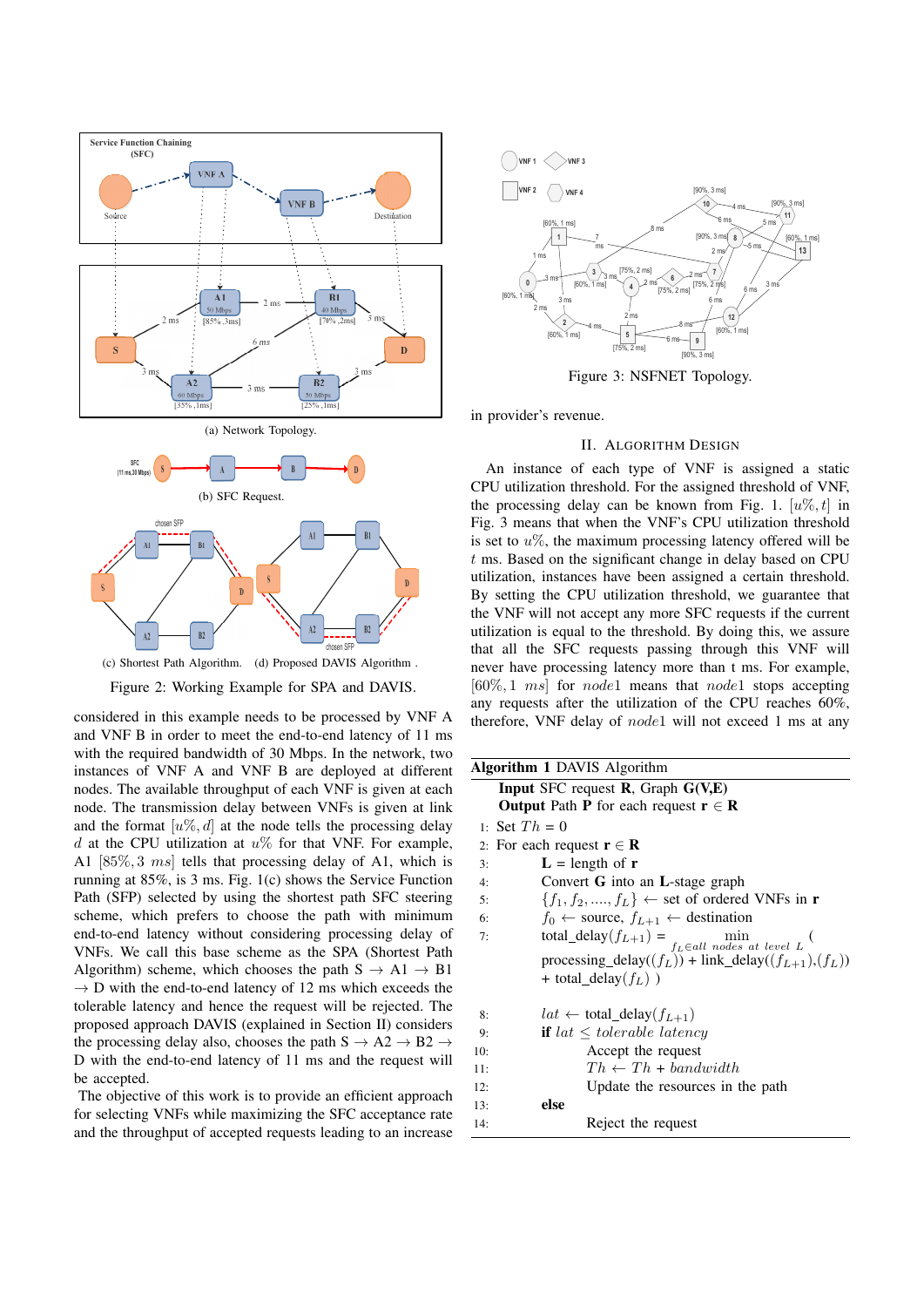

Figure 4: Simulation Results.

(b) Effective Throughput.

point of time.

Algorithm 1 gives an overview of the proposed algorithm DAVIS (Delay-Aware VNF selectIon algorithm for SFC) which considers the relationship between VNF delay and CPU utilization, along with link delays while choosing SFPs.

The input to the algorithm is the SFC request set and the graph which contains the nodes and edges which satisfy the requested VNF throughput and link bandwidth. To find the path with minimum end-to-end delay from source to destination, the graph is represented as a multistage graph and solved by using the dynamic programming approach. We compute the total link delay between 2 nodes of different stages using Dijkstra's algorithm. In line 1, we set  $Th$  to be 0.  $Th$  is the sum of bandwidths of all accepted requests. For each SFC request, we compute the shortest path from source to destination, such that each VNF and each link on the path satisfy the bandwidth requirement (line 7). The request is accepted if the latency is less than or equal to the tolerable latency of the service. Throughput and resources on the path  $P$  are then updated (lines 11-12).

#### **III. PERFORMANCE EVALUATION**

A. Simulation setup

Table I: Simulation Parameters.

| Link bandwidth         | 1700 Mbps                            |
|------------------------|--------------------------------------|
| Node bandwidth         | 1500 Mbps                            |
| Length of SFC requests | 1 - 4 [uniformly distributed]        |
| SFC bandwidth          | 10 - 50 Mbps [uniformly distributed] |
| End-to-end Latency     | 15 - 25 ms [uniformly distributed]   |

We test the algorithms on a telecom network topology, NSFNET topology (14 nodes and 21 links) as shown in Fig. 3. The delays between the links and the processing delays for the VNFs have been specified in the figure itself. We assume that there are 4 types of VNFs spanned across the 14 nodes of the network. Each node can run only 1 type of VNF. Simulation parameters considered are shown in Table I. The values of some parameters are uniformly distributed in a specific range

as mentioned. The length of an SFC request is uniformly distributed and each SFC request can traverse at most 4 VNFs.

To evaluate the proposed approach, we consider the number of accepted SFC requests and effective throughput as the performance metrics. We compare these metrics by running the base scheme SPA and the proposed approach DAVIS.

#### **B.** Simulation Results

1) Accepted number of SFC requests: Fig. 4(a) shows the comparison of the accepted number of SFC requests for both the algorithms. We can clearly see that the proposed approach DAVIS performs better than the base scheme SPA. It is because DAVIS considers processing delay also while choosing SFP. So, it selects the VNF such that even if the utilization of the VNF reaches maximum (up to threshold), the SFC does not violate its SLA. The proposed algorithm DAVIS accepts 41% of more SFC requests than the base scheme SPA.

2) *Effective throughput:* Effective throughput is the sum of throughput of all the accepted requests. Fig. 4(b) shows the comparison of effective throughput for both the algorithms. Similar to accepted number of SFC requests, effective throughput of accepted requests is higher in the proposed algorithm even for larger number of SFCs. The proposed algorithm DAVIS improves the throughput of accepted requests by 42%. Thus, the proposed algorithm DAVIS outperforms the SPA scheme.

## IV. CONCLUSION AND FUTURE WORK

In this poster, we propose an effective VNF selection algorithm DAVIS to deploy SFCs by considering dependency between processing delay and the CPU utilization along with link delay. Results show that the proposed approach DAVIS performs better than the base SPA in terms of accepted number of SFC requests and effective throughput by upto 41% and 42% respectively.

In the future, we plan to work on calculating the processing latency for different CPU utilization for custom VNFs and evaluating the proposed approach DAVIS for custom VNFs.